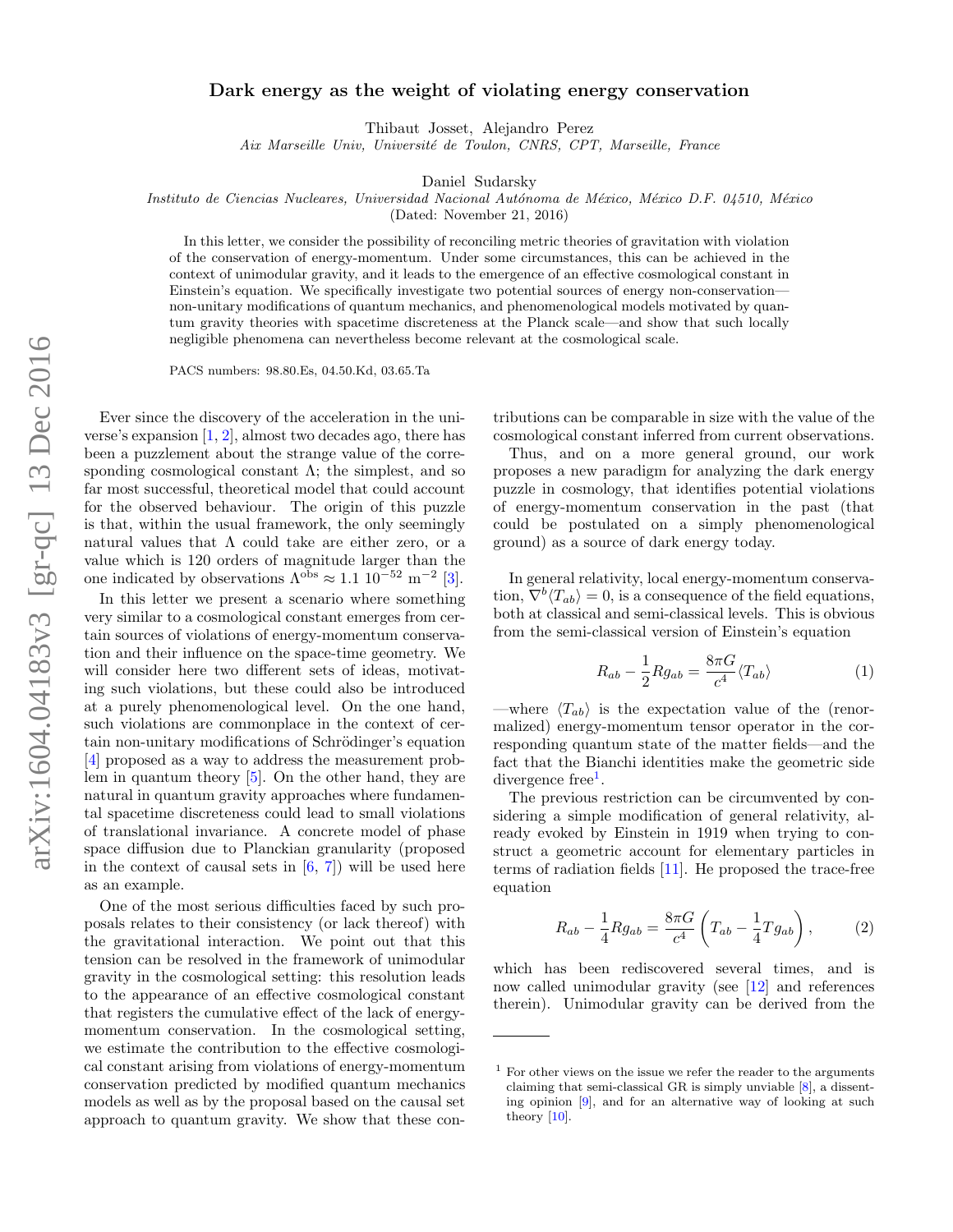Einstein-Hilbert action by restricting to variations preserving the volume-form, i.e., those for which  $g_{ab}\delta g^{ab} = 0$ .

This breaks the diffeomorphism symmetry down to volume-preserving diffeomorphism, whose infinitesimal version is given by divergence-free vector fields  $\xi^a$ , i.e.,

$$
\nabla_a \xi^a = 0. \tag{3}
$$

This restriction on general covariance allows for violations of energy-momentum conservation of a certain form. To see this, consider an action for matter  $S_m$  invariant under volume-preserving diffeomorphisms, introduce the stress-energy tensor  $T_{ab} \equiv -2|g|^{-1/2} \delta S_m / \delta g^{ab}$ , and its energy-momentum violation current  $J_a \equiv \nabla^b T_{ab}$ . The variation of the action under an infinitesimal diffeomorphism (of compact support)  $\xi^a$  is

$$
\delta S_m = -\int T_{ab} \nabla^a \xi^b \sqrt{-g} dx^4 = \int J_a \xi^a \sqrt{-g} dx^4, \tag{4}
$$

where the matter fields equations are assumed to hold. Inserting the general solution of [\(3\)](#page-1-0)  $\xi^a = \epsilon^{abcd} \nabla_b \omega_{cd}$ for an arbitrary two-form  $\omega$ —the requirement that the action is invariant under volume-preserving diffeomorphisms  $(\delta S_m = 0)$  implies  $dJ = 0$ . Hence violations of energy-momentum conservation are allowed in unimodular gravity as long as they are of such integrable type.

<span id="page-1-2"></span>For simply-connected spacetimes, this condition reduces to

$$
J_a = \nabla_a Q,\tag{5}
$$

for some scalar field Q. Thus, if the matter action is only invariant under volume-preserving diffeomorphisms, then  $J \neq 0$  will introduce deviations from general relativity. We will discuss later the naturalness of such symmetry breaking in quantum field theory.

An important feature of unimodular gravity in the semi-classical framework is that vacuum fluctuations of the energy-momentum tensor do not gravitate  $[3]$ . This removes the need to contemplate the enormous discrepancy between the observed value of the cosmological constant, and the standard estimates from the vacuum energy  $[12-14]$  $[12-14]$ .<sup>[2](#page-1-1)</sup>

Let us move on and consider the semi-classical version of equation [\(2\)](#page-0-1), where the energy-momentum tensor and its trace are now replaced by the corresponding expectation values in a quantum state of the matter fields. Using Bianchi identities, one then deduces that

$$
\frac{1}{4}\nabla_a R = \frac{8\pi G}{c^4} \left( \nabla^b \langle T_{ab} \rangle - \frac{1}{4} \nabla_a \langle T \rangle \right), \tag{6}
$$

which, after integration, can be used to recast [\(2\)](#page-0-1) as

$$
R_{ab} - \frac{1}{2} R g_{ab} + \left(\Lambda_{-\infty} + \frac{8\pi G}{c^4} Q\right) g_{ab} = \frac{8\pi G}{c^4} \langle T_{ab} \rangle, \tag{7}
$$

where  $\Lambda_{-\infty}$  is a constant of integration, and Q is defined by  $(5)$ <sup>[3](#page-1-3)</sup>. As expected, when the stress-energy tensor is conserved, i.e.,  $Q = 0$ , [\(7\)](#page-1-4) simply reduces to Einstein's equation, with a cosmological constant equal to  $\Lambda_{-\infty}$ .

<span id="page-1-0"></span>We emphasize that both semiclassical general relativity and its unimodular version are regarded here as an effective and emergent description of more fundamental degrees of freedom (just like the Navier-Stokes description of a fluid). The violation of energy-momentum conservation, in our scenario would have to admit a description in terms of the more fundamental, presumably, quantum gravity degrees of freedom.

Specializing to cosmology, and considering an homogeneous, isotropic, and spatially flat Friedmann-Lemaître-Robertson-Walker universe,  $ds^2 = -c^2 dt^2 + a^2 d\vec{x}^2$ , the modified Friedmann equation reads

$$
H2 \equiv \left(\frac{\dot{a}}{a}\right)^{2} = \frac{8\pi G}{3c^{2}}\rho(t) + \frac{\Lambda^{\text{eff}}(t)c^{2}}{3},
$$
 (8)

where the effective cosmological "constant"

<span id="page-1-6"></span>
$$
\Lambda^{\text{eff}}(t) \equiv \Lambda_{-\infty} + \frac{8\pi G}{c^4} \int^t J \tag{9}
$$

registers the possible violations of energy-momentum conservation in the past history of the universe. We have re-expressed  $Q = \int^t J$  as it will be more convenient for explicit calculations in the following paragraphs. As we shall see later, small violations of energy-momentum conservation—that might remain inaccessible to current tests of local physics—can nevertheless have important cosmological effects at late times, in the form of a nontrivial contribution to the present value of the cosmological constant.

The first scenario—leading to violation of energymomentum conservation—that we explore is the one offered by non-unitary modifications of quantum dynamics. In order to recover Born's rule for probabilities of experimental outcomes, these modifications of quantum theory involve non-linearity and stochasticity, which for a wide class of models can be described by a Markovian evolution equation for the density matrix  $\hat{\rho}$ : the so-called Kossakowski-Lindblad equation [\[18,](#page-4-16) [19\]](#page-4-17)

<span id="page-1-5"></span>
$$
\dot{\hat{\rho}} = -i[\hat{H}, \hat{\rho}] - \frac{1}{2} \sum_{\alpha} \lambda_{\alpha} [\hat{K}_{\alpha}, [\hat{K}_{\alpha}, \hat{\rho}]] , \qquad (10)
$$

<span id="page-1-4"></span>where  $\hat{H}$  is the standard Schrödinger Hamiltonian operator,  $\{\hat{K}_{\alpha}\}\$ are hermitian operators characterizing the

<span id="page-1-1"></span><sup>2</sup> It has also been argued that unimodular gravity may not suffer from the problem of time  $[15, 16]$  $[15, 16]$ ; however, this view has been criticized and clarified in [\[17\]](#page-4-15).

<span id="page-1-3"></span><sup>3</sup> Of course, the equation of motion [\(7\)](#page-1-4) derived from unimodular gravity is completely equivalent to the use of the conserved stress-energy tensor  $\tilde{T}_{ab} \equiv T_{ab} - Qg_{ab}$  in the Einstein equations. In both cases, to make sense of  $Q$  as a local quantity, the integrability condition needs to be satisfied.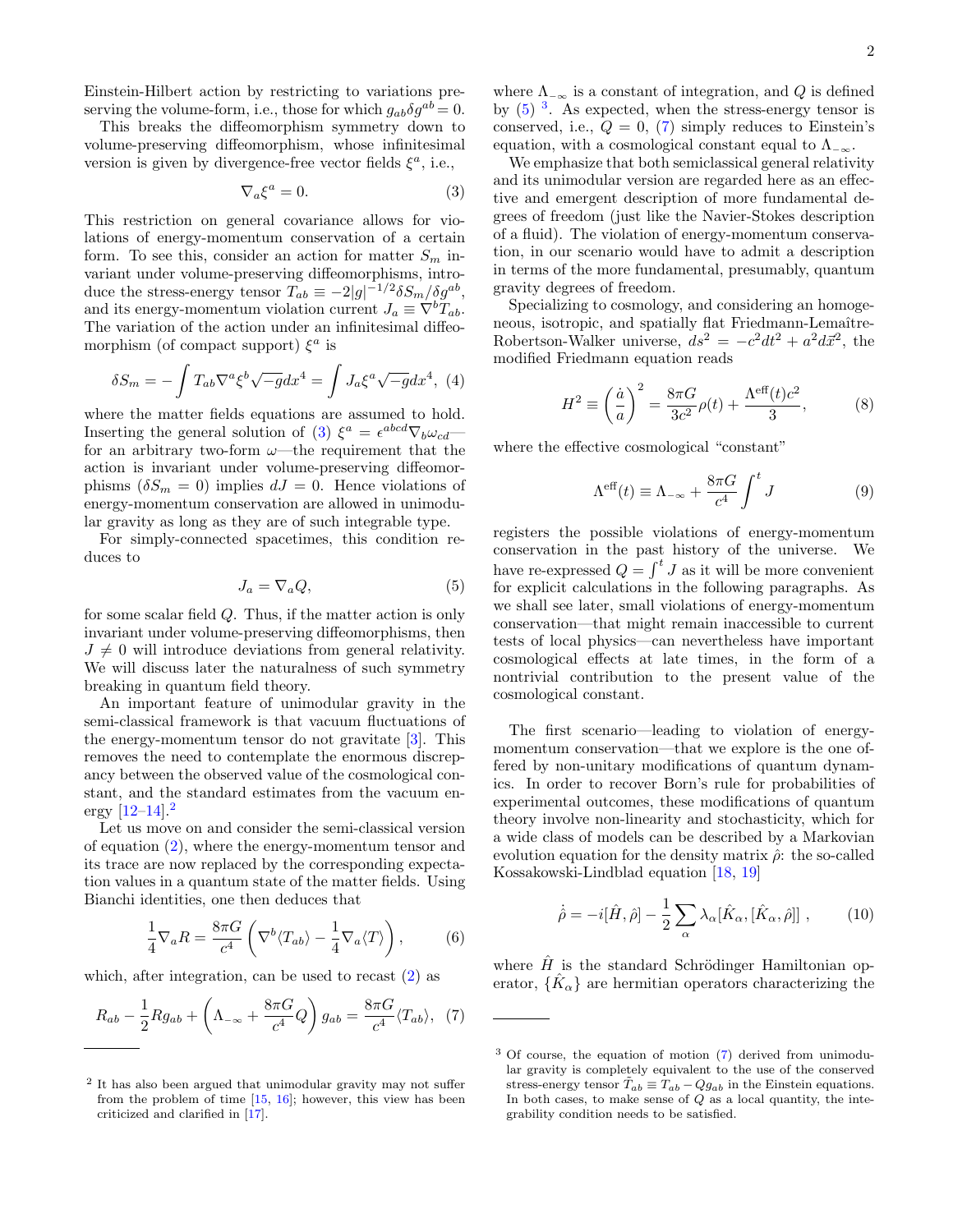modified dynamics, and  $\{\lambda_{\alpha}\}\$ are suitable parameters determining the strength of the new effects.

Such equation has been used to describe a possible non-unitary evolution induced by the creation and evaporation of black holes [\[20,](#page-4-18) [21\]](#page-4-19), in the context of Hawking's information puzzle [\[22\]](#page-4-20). It also appears in the description of modifications of quantum mechanics with spontaneous stochastic collapse [\[4\]](#page-4-3). It has been argued by Penrose [\[23\]](#page-4-21) that the two apparently different contexts could actually be related in a more fundamental description of quantum gravitational phenomena (for a recent development see [\[24\]](#page-4-22)). Finally, the previous equation would also arise in the description of decoherence with underlying discrete spacetime [\[25–](#page-4-23)[27\]](#page-4-24). In all these cases, a generic feature of equation [\(10\)](#page-1-5) is that the average energy  $\langle E \rangle \equiv \text{Tr}[\hat{\rho}\hat{H}]$  is not constant. attenuo or nation for the effects of the effects of origins in the effects of original and the two specifies<br>that the polarisation of original and the specifies of original and the two specifies<br>of original and the specif

One of the prominent models of this type, for nonrelativistic particles, is the so-called mass-proportional continuous spontaneous localization (CSL) model [\[28–](#page-4-25) [31\]](#page-4-26), obtained when  $\hat{K}_{\alpha}$  are smeared mass-density operators. It exhibits a ceaseless creation of energy proportional to the mass of the object collapsing [\[32\]](#page-4-27). Thus, in the cosmological context, the CSL of baryons leads to an energy-momentum violation current

<span id="page-2-3"></span><span id="page-2-0"></span>
$$
J = -\xi_{\text{CSL}} \rho^b dt,\tag{11}
$$

where  $\rho^{\rm b}$  is the energy-density of the baryonic fluid, and the parameter  $\xi_{\text{CSL}}$  is constrained by current experiments according to  $3.310^{-42}$ s<sup>-1</sup>  $< \xi_{\text{CSL}} < 2.810^{-29}$ s<sup>-1</sup> (see fig-ure 4 in [\[33\]](#page-4-28)). Choosing hadronization  $(z_h \approx 710^{11})$  as initial time,  $(9)$  and  $(11)$  lead to

$$
\Delta\Lambda_{\rm CSL}^{\rm eff} \approx -\frac{3\Omega_0^{\rm b}H_0\xi_{\rm CSL}}{\sqrt{\Omega_0^{\rm r}}c^2} z_{\rm h} \approx -\frac{\xi_{\rm CSL}}{4.3\,10^{-31}\,\rm s^{-1}}\Lambda^{\rm obs}, \quad (12)
$$

where  $\Lambda^{\rm obs}$  is the observed value of the cosmological constant, and we used standard values for the cosmological parameters  $[34]^4$  $[34]^4$  $[34]^4$ . As the effect is linear in the matter density,  $\Lambda_{\text{eff}}$  becomes quickly a constant (figure [1\)](#page-2-2).

The second scenario where violations of energymomentum conservation have been argued to arise naturally is the causal set approach to quantum gravity [\[6,](#page-4-5) [7\]](#page-4-6). These effects are shown to be compatible with Lorentz invariance, they are described for both massive and massless particles, and controlled by a few phenomenological parameters. More precisely, for free massless particles, the physics is encoded in a phase space diffusion equation that reads

$$
\frac{d\mu}{dt} = -\frac{p^i}{E}\partial_i \mu - (k_1 + k_2) \frac{\partial \mu}{\partial E} + k_1 E \frac{\partial^2 \mu}{\partial E^2},\qquad(13)
$$



<span id="page-2-2"></span>Figure 1. Effective cosmological constant induced by wavefunction collapse of baryons, using mass-proportional CSL model with  $\xi_{\text{CSL}} = 4.3 \, 10^{-31} \, \text{s}^{-1}$ .

where  $k_1$  and  $k_2$  have been constrained comparing the CMB with Planck's spectrum [\[7\]](#page-4-6). In the cosmological context, the diffusion in phase space leads to an energymomentum violation current of the form

<span id="page-2-5"></span>
$$
J = -(3k_1 + k_2)n^{\gamma}dt = -\xi_{cs}\rho_0^{\gamma} \left(\frac{a_0}{a}\right)^3 dt \qquad (14)
$$

where  $n^{\gamma}$  is the number-density of photons, and  $-10^{-21}$  s<sup>-1</sup> <  $\xi_{\text{cs}}$  < 2 10<sup>-21</sup> s<sup>-1</sup>. Interestingly,  $\xi_{\text{cs}}$  can be negative (endothermic evolution), and thus contributes positively to the effective cosmological constant. Being very conservative, we can estimate that contribution starting from when photons decoupled from electrons ( $z_{\text{dec}} \approx 1100$ ); the result is

<span id="page-2-4"></span>
$$
\Delta\Lambda_{\rm CS}^{\rm eff} \approx -\frac{2\Omega_0^{\gamma}H_0\xi_{\rm CS}}{\sqrt{\Omega_0^{\rm m}}c^2}z_{\rm dec}^{3/2} \approx -\frac{\xi_{\rm CS}}{6\,10^{-19}\,\rm s^{-1}}\Lambda^{\rm obs}.\tag{15}
$$

Both results  $(12)$  and  $(15)$  are very sensitive to the initial time at which violations of energy conservation started. In the case of CSL, a precise description of the quark-gluon plasma to hadron gas transition is difficult [\[35\]](#page-5-0); we simply assumed it to be instantaneous at  $T_{\text{QCD}} = 210^{12} \text{ K}$ . Moreover, from an objective collapse perspective, one also expects modifications of quantum mechanics for relativistic particles and interacting systems but, due to the lack of concrete models, it is not yet possible to determine the corresponding contribution to the cosmological constant. In the causal set example, something similar to [\(14\)](#page-2-5) is likely to hold also before decoupling, and thus may largely enhance the corresponding contribution to the effective cosmological constant. In addition, diffusion of non-relativistic particles [\[6\]](#page-4-5) leads to creation of energy of the same form as [\(11\)](#page-2-0). For that reason, we did not include a detailed analysis here.

Finally, a very important feature of energy nonconservation in the context of unimodular gravity is that an effective cosmological constant accessible to observations like [\(12\)](#page-2-3) does not require strong modifications of the

<span id="page-2-1"></span><sup>&</sup>lt;sup>4</sup> For simplicity, the contribution to  $\Omega^r$  of particles like electrons, muons or pions, which were relativistic at the hadronization epoch has been neglected. This would affect the estimate  $(12)$  by a numerical factor of order 1.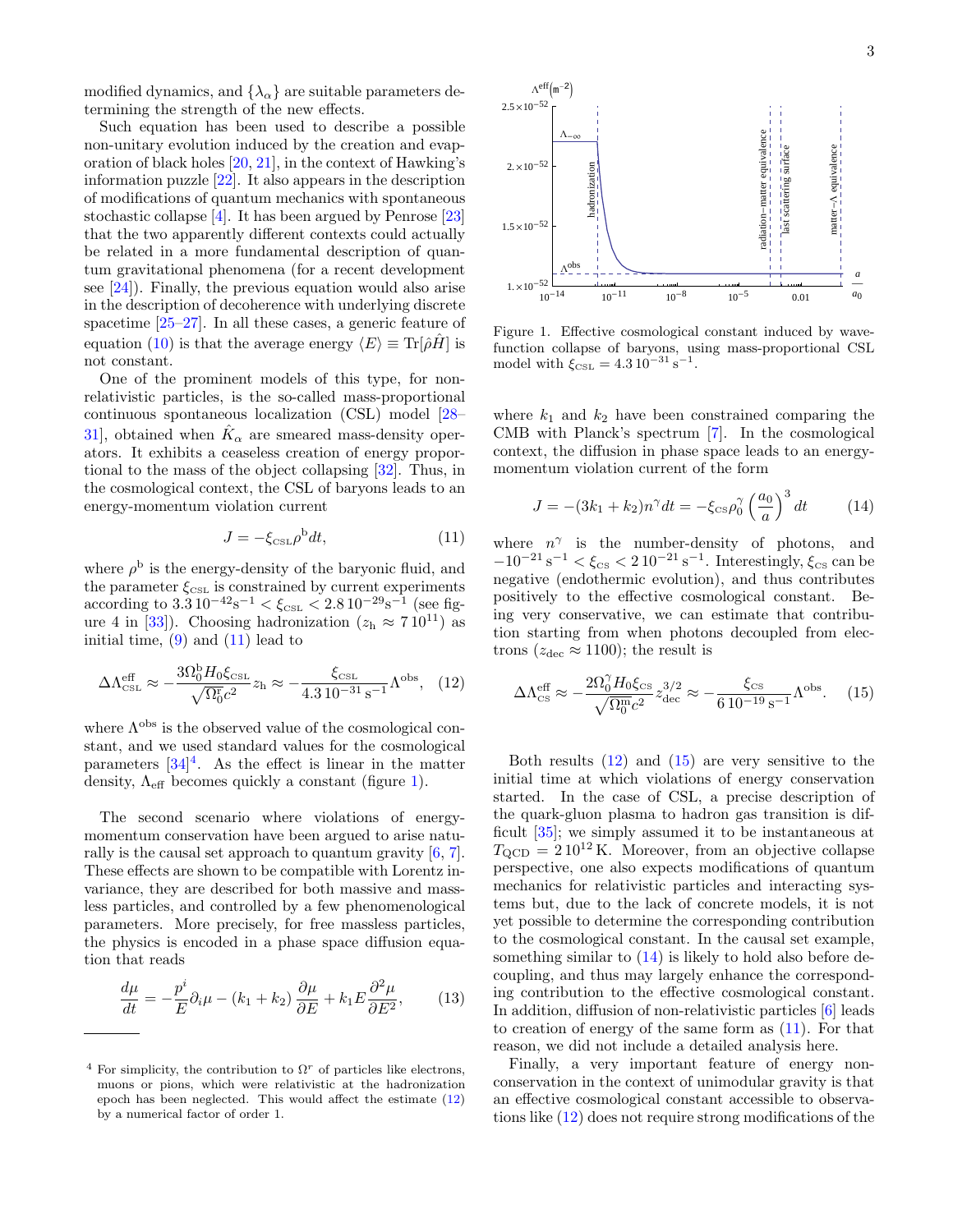local physics. To see this let us consider for simplicity a universe made only of baryons (undergoing spontaneous localization) and photons. Let us assume moreover that the kinetic energy [\(11\)](#page-2-0) created through CSL is mostly transferred to photons (because of equipartition theorem, and the large number of photons). The back-reaction on the stress-energy tensor is given by the modified continuity equation for photons  $\dot{\rho}^{\gamma} + 4H\rho^{\gamma} = \xi_{\text{CSL}} \rho^{b}$ . A solution of this equation in the radiation-dominated era can be written explicitly

$$
\rho^{\gamma}(a) = \rho_{\rm h}^{\gamma} \frac{a_{\rm h}^4}{a^4} \left[ 1 + \frac{1}{2} \frac{\rho_{\rm h}^b}{\rho_{\rm h}^{\gamma}} \frac{\xi_{\rm CSL}}{H_{\rm h}} \left( \frac{a^3}{a_{\rm h}^3} - 1 \right) \right]^{\frac{2}{3}},\qquad(16)
$$

where the subscript h denotes for the cosmological quantities at hadronization time. The departure from the standard equation of state at the end of radiationdominated era ( $z_{\text{eq}} \sim 3000$ ) can read from the quantity

$$
\frac{\rho_{\text{eq}}^{\gamma} a_{\text{eq}}^4}{\rho_{\text{n}}^{\gamma} a_{\text{n}}^4} - 1 \approx \frac{\Omega_0^b}{2(z_{\text{eq}} \Omega_0^{\text{m}})^{3/2}} \frac{\xi_{\text{cst}}}{H_0} < 10^{-17},\tag{17}
$$

which is found to be completely negligible. Physically, the above result shows that the energy created, or lost, produces effects that pile up in  $\Lambda^{\text{eff}}$ , while their backreaction on ordinary matter decreases together with the expansion of the universe.

The computations of the contribution to the effective cosmological constant performed for two models (continuous spontaneous localization and causal sets) illustrate how, despite the smallness of the modifications of the dynamics at the local level, the effect on cosmological scale can be of the order of  $\Lambda^{obs}$ . Moreover, it is worth noting that, although the quantitative estimates in this paper have been obtained for some specific examples, the results of our analysis are far more general, and remain valid as long as the violation of energy conservation is of integrable type [\(5\)](#page-1-2). This framework could therefore be used to rule out non-standard models that would lead to an effective cosmological constant that varies to much at late time.

There is, a priori, no reason for the energy momentum violations produced by the type of mechanisms evoked here (or those from other hypothetical fundamental sources) to satisfy the integrability condition in a general situation. In cases where that condition is violated, a semiclassical account of phenomenon in terms of a metric variable theory of gravity would simply not be viable. However, in the cosmological setting considered here, the cosmological principle—homogeneity and isotropy of the universe at large scales—constraints the current J to be of the form  $J_t(t)dt$  for which [\(5\)](#page-1-2) is automatically satisfied at the relevant scales, making the framework of unimodular gravity useful despite possible short scale break in the integrability requirement. This, together with the fact that deviations of energy momentum conservation are strongly constrained in local experiments, is what gives phenomenological relevance to our analysis that could also be applied to other situations whenever the integrability condition can be argued to be approximately valid. In more general situations, a metric formulation (seen here as en effective description) would be precluded, and a more fundamental description would need to be found.

It is however interesting to point out that the breaking of diffeomorphims invariance down to volume-preserving diffeomorphisms (so that [\(5\)](#page-1-2) is satisfied down to local scale) is actually generic in the regime of validity of QFT in curved spacetimes. Concretely, the renormalization of the expectation value of the energy-momentum tensor requires the subtraction of ultra-violate divergences which leads to a normal-ordered stress tensor satisfying

$$
\nabla^a \langle T_{ab} \rangle_{\text{NO}} = \nabla_b Q,\tag{18}
$$

where  $Q$  is a geometric, state-independent, quantity  $[36]$ (for a simple proof of this fact in 2d see  $[37]$ ). The standard view, motivated by consistency with semiclassical general relativity, is to enforce energy-momentum conservation through the redefinition  $\langle \tilde{T}_{ab} \rangle \equiv \langle T_{ab} \rangle_{\text{NO}} - Qg_{ab}$ . In the case of conformally coupled theories, this leads to the famous trace anomaly, interpreted as a breaking of scale invariance by quantum effects. We can instead simply deal with  $\langle T_{ab}\rangle_{\text{NO}}$  in the context of unimodular gravity, the physical implications will be the same. Even if the contributions to the cosmological constant in that case would be tiny, it constitutes a clear-cut example where the type of phenomenon considered here stem from standard quantum effects.

To conclude, we have shown that violation of energymomentum conservation can be reconciled with metric theory of gravity by taking the fundamental theory of spacetime to be unimodular gravity. This change of paradigm leads to an effective cosmological constant term in Friedmann's equation, that can be seen as a record of the energy-momentum non-conservation during the history of the universe. It decreases or increases in time, whenever energy is created or lost, yet it becomes quickly a constant (at least in the models described here) as regular matter density dilutes with the expansion.

## ACKNOWLEDGMENTS

We acknowledge useful discussions with Y. Bonder, L. Diosi, G. Ellis, M. Knecht, S. Lazzarini, J. Navarro-Salas, P. Pearle, M. Reisenberger, S. Saunders, and A. Tilloy. We thank Seth Major for pointing out the relevance of the causal set diffusion models. We are also grateful to an anonymous referee who contributed to improving the presentation of our work. DS acknowledges partial financial support from DGAPA-UNAM project IG100316 and by CONACyT project 101712. AP acknowledges the OCEVU Labex (ANR-11-LABX-0060) and the A\*MIDEX project (ANR-11-IDEX-0001-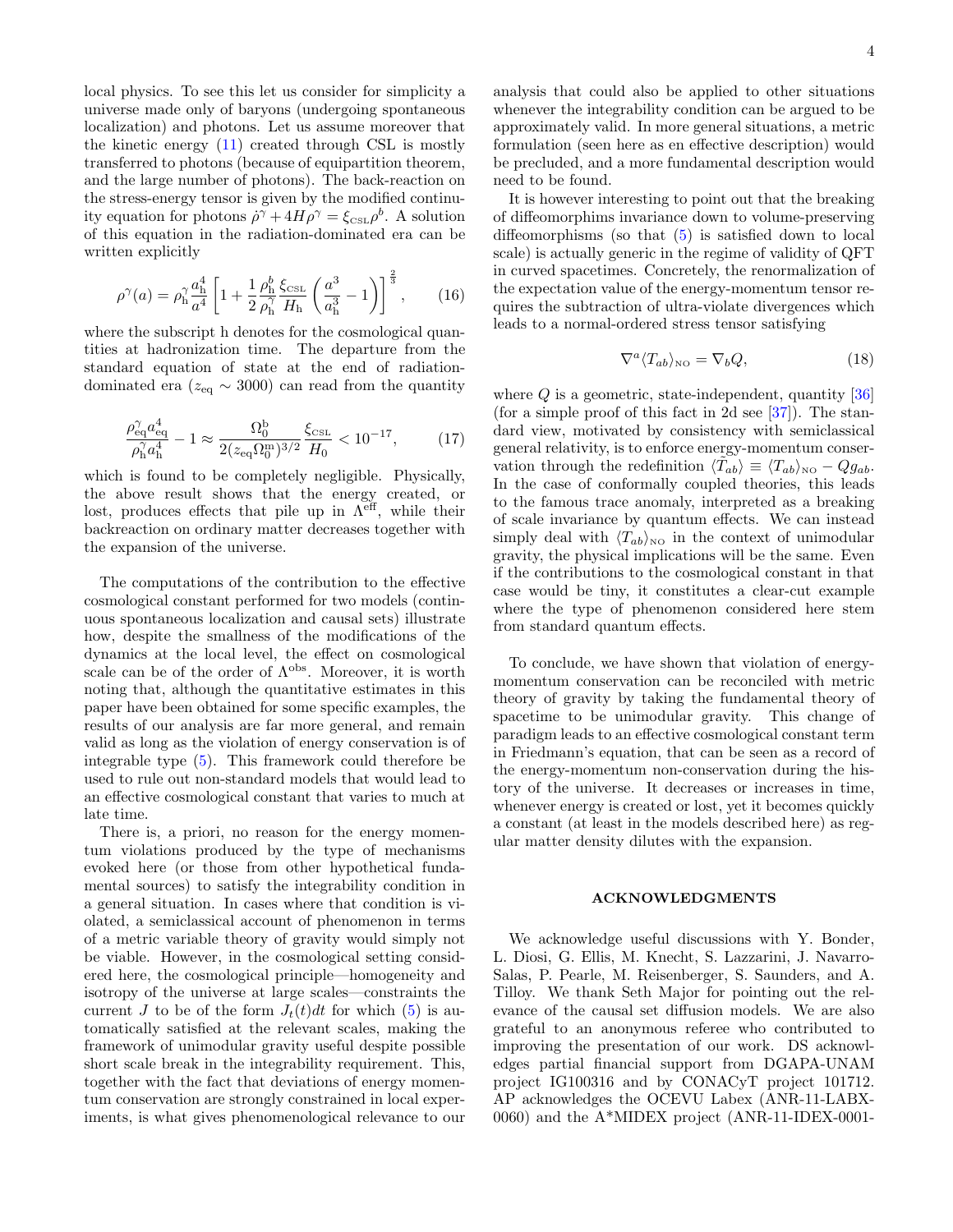- <span id="page-4-0"></span>[1] A. G. Riess et al., "Observational evidence from supernovae for an accelerating universe and a cosmological constant," Astron. J., vol. 116, pp. 1009–1038, 1998.
- <span id="page-4-1"></span>[2] S. Perlmutter et al., "Measurements of Omega and Lambda from 42 high redshift supernovae," Astrophys. J., vol. 517, pp. 565–586, 1999.
- <span id="page-4-2"></span>[3] S. Weinberg, "The Cosmological Constant Problem," Rev. Mod. Phys., vol. 61, pp. 1–23, 1989.
- <span id="page-4-3"></span>[4] A. Bassi, K. Lochan, S. Satin, T. P. Singh, and H. Ulbricht, "Models of Wave-function Collapse, Underlying Theories, and Experimental Tests," Rev. Mod. Phys., vol. 85, pp. 471–527, 2013.
- <span id="page-4-4"></span>[5] E. Wigner, Am. J. of Physics **31**, 6 (1963); A. Lagget, Prog. Theor. Phys. Suppl. 69, 80 (1980); J. Bell, "Quantum mechanics for cosmologists," Quantum Gravity II, Oxford University Press, (1981); D. Albert, Chapters 4 and 5, "Quantum Mechanics and Experience," Harvard University Press, (1992); D. Home, Chapter 2, "Conceptual Foundations of Quantum Physics: an overview from modern perspectives," Plenum, 1997. For reviews M. Jammer, "Philosophy of quantum mechanics. The interpretations of quantum mechanics in historical perspective," (John Wiley and Sons, New York 1974); R. Omnes, "The Interpretation of Quantum Mechanics," (Princeton University Press 1994); and the more specific critiques S. L. Adler " Stud. Hist. Philos. Mod. Phys. 34, 135- 142 (2003). T. Maudlin, "Three measurement problems," Topoi 14(1), 715 (1995).
- <span id="page-4-5"></span>[6] F. Dowker, J. Henson and R. D. Sorkin, "Quantum gravity phenomenology, Lorentz invariance and discreteness," Mod. Phys. Lett. A 19, 1829 (2004).
- <span id="page-4-6"></span>[7] L. Philpott, F. Dowker and R. D. Sorkin, "Energymomentum diffusion from spacetime discreteness," Phys. Rev. D 79, 124047 (2009).
- <span id="page-4-9"></span>[8] D. N. Page , C.D. Geilker , "Indirect Evidence for Quantum Gravity", Phys. Rev. Lett. 47979-982 (1981).
- <span id="page-4-10"></span>[9] S. Carlip, Is Quantum Gravity Necessary? Class. Quant. Grav. 25 154010 (2008).
- <span id="page-4-11"></span>[10] "Towards a formal description of the collapse approach to the inflationary origin of the seeds of cosmic structure", A. Diez-Tejedor and D. Sudarsky, JCAP. 045, 1207, (2012).
- <span id="page-4-7"></span>[11] A. Einstein, "Spielen Gravitationsfelder im Aufbau der materiellen Elementarteilchen eine wesentliche Rolle?," Sitzungsber. Preuss. Akad. Wiss. Berlin, pp. 349–356, 1919.
- <span id="page-4-8"></span>[12] G. F. R. Ellis, H. van Elst, J. Murugan, and J.-P. Uzan, "On the Trace-Free Einstein Equations as a Viable Alternative to General Relativity," Class. Quant. Grav., vol. 28, p. 225007, 2011.
- [13] Y. J. Ng and H. van Dam, "Unimodular Theory of Gravity and the Cosmological Constant," J. Math. Phys., vol. 32, pp. 1337–1340, 1991.
- <span id="page-4-12"></span>[14] L. Smolin, "The Quantization of unimodular gravity and the cosmological constant problems," Phys. Rev., vol. D80, p. 084003, 2009.
- <span id="page-4-13"></span>[15] W. G. Unruh, "A Unimodular Theory of Canonical Quantum Gravity," Phys. Rev., vol. D40, p. 1048, 1989.
- <span id="page-4-14"></span>[16] M. Henneaux and C. Teitelboim, "The Cosmological Constant and General Covariance," Phys. Lett., vol. B222, pp. 195–199, 1989.
- <span id="page-4-15"></span>[17] K. Kuchař, "Does an unspecified cosmological constant solve the problem of time in quantum gravity?" *Phys.* Rev. D., vol. 43, pp. 3332–3344, 1991.
- <span id="page-4-16"></span>[18] A. Kossakowski, "On quantum statistical mechanics of non-hamiltonian systems," Reports on Mathematical Physics, vol. 3, no. 4, pp. 247–274, 1972.
- <span id="page-4-17"></span>[19] G. Lindblad, "On the Generators of Quantum Dynamical Semigroups," Commun. Math. Phys., vol. 48, p. 119, 1976.
- <span id="page-4-18"></span>[20] T. Banks, L. Susskind, and M. Peskin "Difficulties for the evolution of pure states into mixed states" Nucl Phys B 244, 125, (1984).
- <span id="page-4-19"></span>[21] W. Unruh and R. Wald , "Evolution laws taking pure states to mixed states in quantum field theory," Phys. Rev. D, vol. 52, no. 4, pp. 2176–2182, 1995
- <span id="page-4-20"></span>[22] S. Hawking, "Breakdown of Predictability in Gravitational Collapse," Phys.Rev., vol. D14, pp. 2460–2473, 1976.
- <span id="page-4-21"></span>[23] R. Penrose, "On gravity's role in quantum state reduction," Gen. Rel. Grav., vol. 28, pp. 581–600, 1996.
- <span id="page-4-22"></span>[24] Sourcing semiclassical gravity from spontaneously localized quantum matter A. Tilloy and L. Diósi. Phys.Rev. D93 (2016) no.2, 024026 e-Print: arXiv:1509.08705 [quant-ph].
- <span id="page-4-23"></span>[25] R. Gambini, R. A. Porto and J. Pullin, "Realistic clocks, universal decoherence and the black hole information paradox," Phys. Rev. Lett. 93, 240401 (2004).
- [26] R. Gambini, R. A. Porto and J. Pullin, "No black hole information puzzle in a relational universe," Int. J. Mod. Phys. D 13, 2315 (2004).
- <span id="page-4-24"></span>[27] A. Perez, "No firewalls in quantum gravity: the role of discreteness of quantum geometry in resolving the information loss paradox," Class. Quant. Grav., vol. 32, no. 8, p. 084001, 2015.
- <span id="page-4-25"></span>[28] P. Pearle, "Reduction of the state vector by a nonlinear schrödinger equation," Phys. Rev. D, vol. 13, pp. 857-868, 1976.
- [29] G. C. Ghirardi, A. Rimini, and T. Weber, "A Unified Dynamics for Micro and MACRO Systems," Phys. Rev., vol. D34, p. 470, 1986.
- [30] P. Pearle, "Combining stochastic dynamical state-vector reduction with spontaneous localization," Phys. Rev. A, vol. 39, pp. 2277–2289, 1989.
- <span id="page-4-26"></span>[31] G. C. Ghirardi, P. Pearle, and A. Rimini, "Markov processes in hilbert space and continuous spontaneous localization of systems of identical particles," Phys. Rev. A, vol. 42, pp. 78–89, 1990.
- <span id="page-4-27"></span>[32] P. Pearle and E. Squires, "Bound state excitation, nucleon decay experiments and models of wave function collapse," Phys. Rev. Lett., vol. 73, pp. 1–5, 1994.
- <span id="page-4-28"></span>[33] M. Toros and A. Bassi, "Bounds on Collapse Models from Matter-Wave Interferometry," arXiv:1601.03672.
- <span id="page-4-29"></span>[34] R. Adam et al. [Planck Collaboration], "Planck 2015 results. I. Overview of products and scientific results," arXiv:1502.01582 [astro-ph.CO].